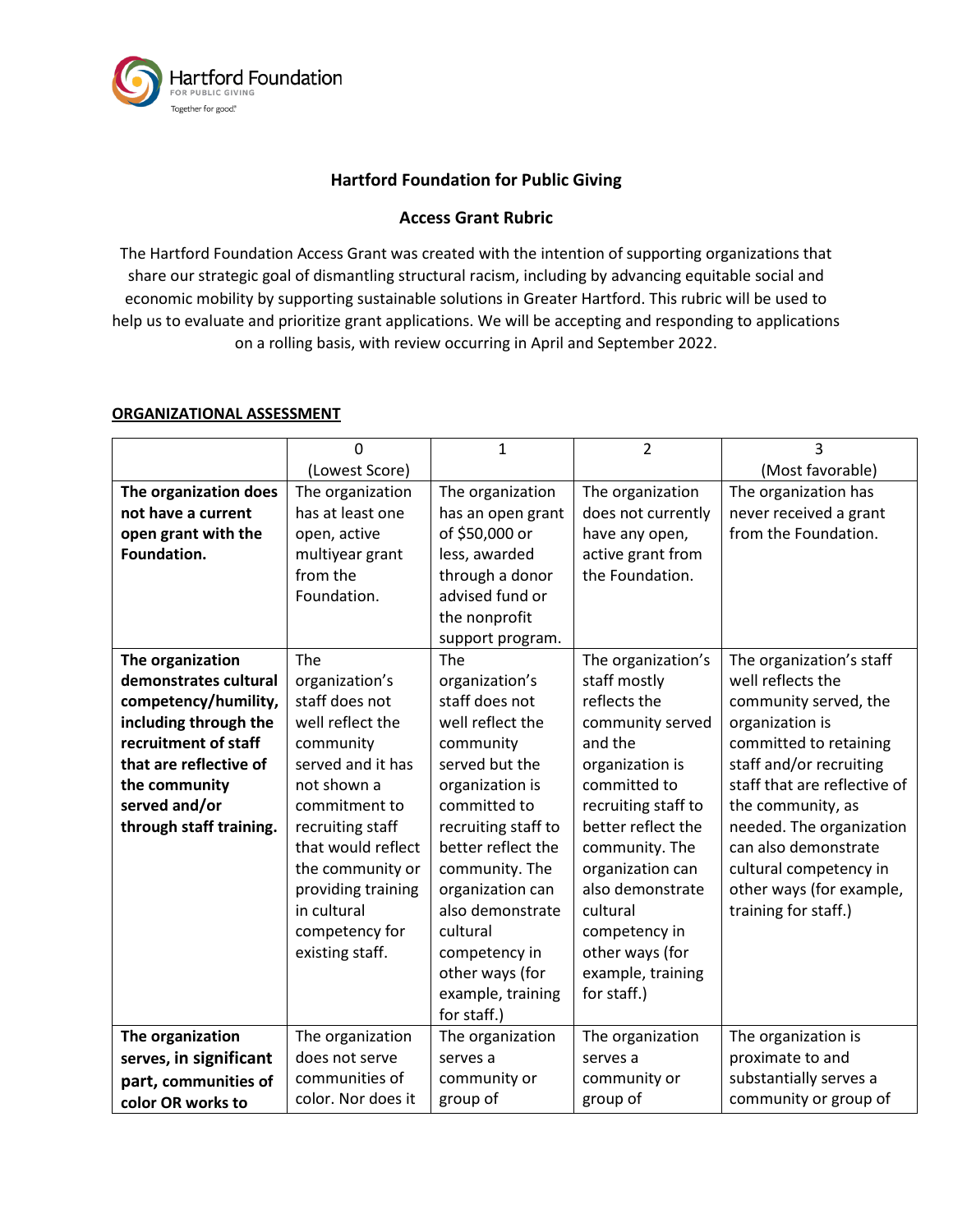

| address systemic          | have a mission or   | beneficiaries that | beneficiaries that | beneficiaries that is     |
|---------------------------|---------------------|--------------------|--------------------|---------------------------|
| racism in a               | any programming     | includes very few  | includes many      | predominantly made up     |
| predominately white       | to address          | people of color.   | people of color.   | of people of color. OR    |
| community.                | systemic racism in  | Or has some        | Or has a           | solely or in large part   |
|                           | a predominately     | focus on           | significant focus  | works to address racism   |
|                           | white community.    | addressing racism  | on addressing      | in one or more            |
|                           |                     |                    |                    |                           |
|                           |                     | in one or more     | racism in one or   | predominately white       |
|                           |                     | predominately      | more               | community.                |
|                           |                     | white              | predominately      |                           |
|                           |                     | community.         | white community.   |                           |
| The organization          | Under 25 percent    | Between 25-50      | Between 50-75      | Between 75-100 percent    |
| serves residents of       | of the              | percent of the     | percent of the     | of the organization's     |
| <b>Greater Hartford.</b>  | organization's      | organization's     | organization's     | services are provided     |
|                           | services are        | services are       | services are       | within the Foundation's   |
|                           | provided within     | provided within    | provided within    | 29-town funding region    |
|                           | the Foundation's    | the Foundation's   | the Foundation's   |                           |
|                           | 29-town funding     | 29-town funding    | 29-town funding    |                           |
|                           | region              | region             | region             |                           |
| The organization can      | The organization    | N/A                | N/A                | The organization can      |
| demonstrate               | is unable to offer  |                    |                    | share positive            |
| successful                | any experience      |                    |                    | experiences where it has  |
| performance in            | where it has        |                    |                    | made progress towards     |
| achieving its mission     | made progress       |                    |                    | its mission.              |
| for a period of at        | towards it          |                    |                    |                           |
| least one year.           | mission.            |                    |                    |                           |
| The organization          | No, the nonprofit   | N/A                | N/A                | Yes, the nonprofit leader |
| seeking support is led    | leader is not a     |                    |                    | is a racially/ethnically  |
| by a                      | racially/ethnically |                    |                    | underrepresented leader.  |
| racially/ethnically       | underrepresented    |                    |                    |                           |
| under-represented         | leader.             |                    |                    |                           |
| nonprofit leader          |                     |                    |                    |                           |
| (Executive Director,      |                     |                    |                    |                           |
| <b>CEO or President).</b> |                     |                    |                    |                           |
|                           |                     |                    |                    |                           |
|                           |                     |                    |                    |                           |

## **REQUEST ASSESSMENT**

|                           | (Lowest Score)     |                   |                    | (Most favorable)         |
|---------------------------|--------------------|-------------------|--------------------|--------------------------|
| <b>Applicant offers a</b> | As described, the  | As described, the | As described, the  | As described, the        |
| solid rationale for       | proposed work      | proposed work     | proposed work      | proposed work could be   |
| how the proposed          | could not be       | could be          | could be expected  | expected to make a       |
| work would directly       | expected to make   | expected to       | to make some       | significant contribution |
| and effectively           | any contribution   | make a minor      | contribution to    | to the dismantling of    |
| contribute to the         | to the dismantling | contribution to   | the dismantling of | structural racism and/or |
| dismantling of            | of structural      | the dismantling   | structural racism  |                          |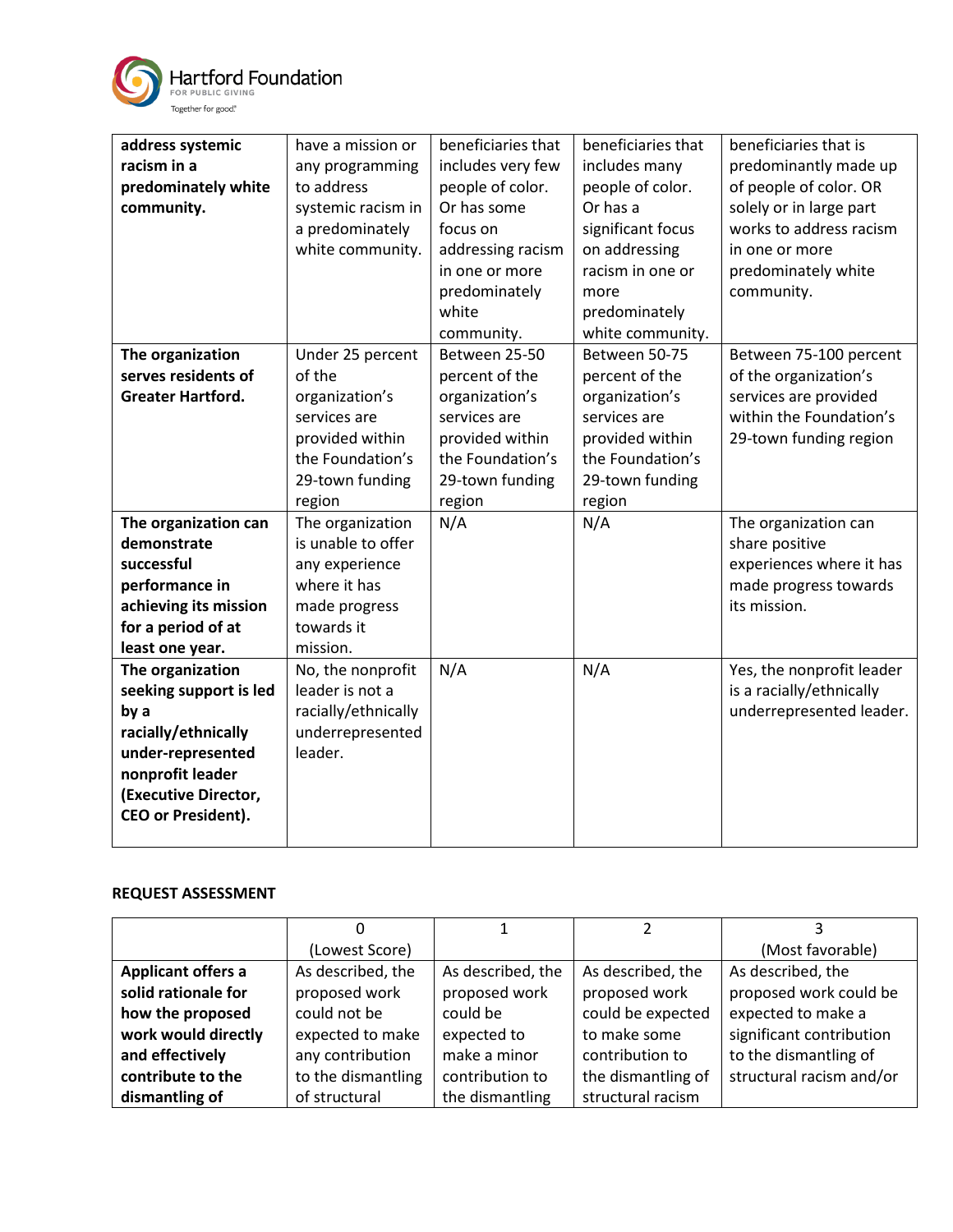

| structural racism         | racism and/or      | of structural      | and/or equitable    | equitable social and       |
|---------------------------|--------------------|--------------------|---------------------|----------------------------|
| and/or equitable          | equitable social   | racism and/or      | social and          | economic mobility.         |
| social and economic       | and economic       | equitable social   | economic            |                            |
| mobility*                 | mobility.          | and economic       | mobility.           |                            |
| (*Double Weighted)        |                    | mobility.          |                     |                            |
| The proposed work is      | The proposed       | The proposed       | The design of the   | The proposed work has      |
| resident/client           | work has not       | work has been      | proposed work       | been designed and would    |
| driven, including         | received input or  | influenced by      | has received some   | be implemented by or       |
| through the               | been informed by   | some community     | community input     | with ongoing input from    |
| engagement of the         | the community to   | input but there is | and its             | representatives of the     |
| community served in       | be served nor is   | no mechanism to    | implementation      | community to be served.    |
| the design and            | the community to   | receive continual  | would be adjusted   |                            |
| implementation of         | be served          | input from the     | based on some       |                            |
| the proposed work.        | involved in its    | community in its   | community input,    |                            |
|                           | implementation     | implementation.    | but the             |                            |
|                           | or asked to        |                    | mechanism for       |                            |
|                           | provide feedback   |                    | ongoing feedback    |                            |
|                           | on the             |                    | is less robust.     |                            |
|                           | implementation.    |                    |                     |                            |
| The proposed work         | The applicant has  | Some need for      | Considerable need   | The applicant has          |
| would address a need      | not demonstrated   | the proposed       | for the proposed    | demonstrated a clear,      |
| (continued or new)        | a need for the     | work has been      | work has been       | strong (continued or       |
| and would not             | proposed work      | demonstrated       | demonstrated        | new) need for the          |
| duplicate existing        | and has not        | with limited       | and/or some         | proposed work and has      |
| efforts by others to      | demonstrated       | description of     | knowledge of        | described how this effort  |
| address the same          | knowledge of       | how this would     | related efforts has | might complement           |
| need.                     | existing           | relate to existing | been described.     | related programming        |
|                           | programming that   | efforts.           |                     | that already exists.       |
|                           | might be           |                    |                     |                            |
|                           | duplicative.       |                    |                     |                            |
| <b>Foundation funding</b> | Without            | Without            | Without             | <b>Without Foundation</b>  |
| would meaningfully        | Foundation         | Foundation         | Foundation          | funding, the proposed      |
| contribute to the         | funding, the       | funding, most of   | funding, the        | work could not move        |
| organization's ability    | applicant would    | the proposed       | proposed work       | forward or would be        |
| to implement              | be able to use     | work could move    | could not move      | significantly delayed      |
| proposed activities.      | other available    | forward but        | forward as          | while other funding        |
|                           | funding or         | Foundation         | effectively and     | sources were sought.       |
|                           | resources to move  | funding would be   | would be            |                            |
|                           | the work forward.  | helpful.           | significantly       |                            |
|                           |                    |                    | delayed.            |                            |
| The proposed work is      | The application    | The application    | The application     | The application provides   |
| likely to be              | provides no        | provides limited   | provides a          | strong and ample           |
| successful, based on      | evidence of likely | evidence of likely | reasonable          | evidence of likely success |
| evidence such as          | success of the     | success of the     | amount of           | of the proposed work in    |
| successful experience     | proposed work in   | proposed work in   | evidence of likely  | achieving expected         |
| doing this elsewhere      | achieving          | achieving          | success of the      | outcomes.                  |